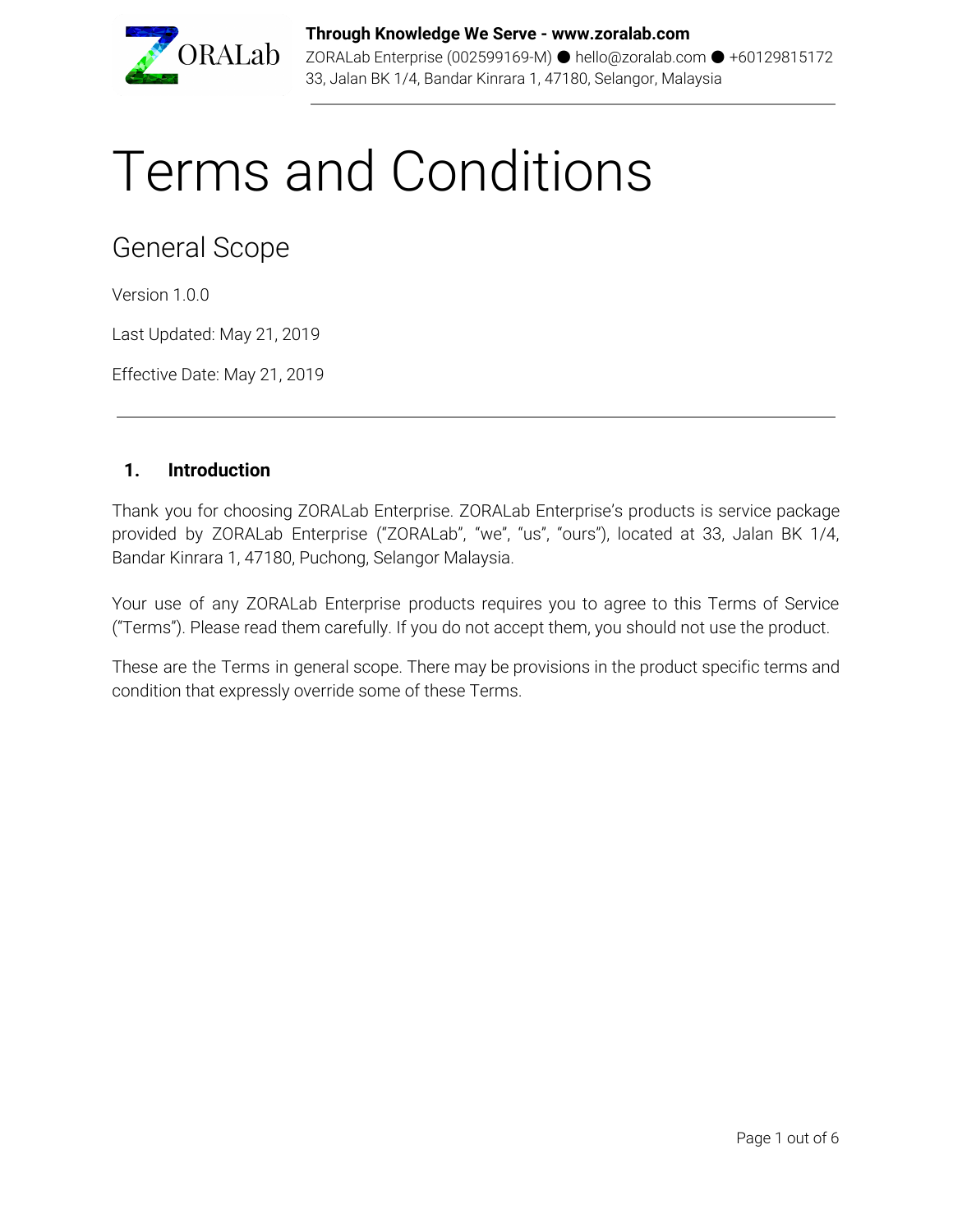

# **2. Your Use Of Products**

## **2.1. Age**

In order to use any ZORALab products, you must be at least 13 years old.

If you are 13 years old older but still under 18 years old, you need your parent or legal guardian's permission to use ZORALab products.

## **2.2. ZORALab Account**

You will need a ZORALab account in order to use ZORALab products. To protect your ZORALab account, keep the password and all authentication mechanisms private and confidentials.

## **2.3. Conducts**

DO NOT misuse ZORALab products. You SHOULD only use ZORALab products permitted by laws, including the export controls law and regulations. Should any ZORALab products has a mobile application, DO NOT use them in a way threatening your life and prevents you from obeying traffic or safety laws.

We reserve the rights to review your conduct and contents from our products for compliance with the Terms, and policies.

## **2.4. Contents & Ownerships**

ZORALab products allow you to upload, submit, store, send, receive, read, edit, and delete your contents. You retain the ownership and intellectual property rights you hold in that content. In short, what's yours is yours.

When you upload, submit, store, send, receive, read, and edit content to or through ZORALab products, you give ZORALab a worldwide license to use, host, store, reproduce, modify, create derivative works (such as those resulting from translations, adaptations or other changes we make so that your content works better with our services), communicate, publish, publicly perform, publicly display and distribute such content.

The rights you grant in this license are for the limited purpose of operating, promoting, and improving our services, and to develop new ones. This license continues even if you stop using our services unless you delete your content. Make sure you have the necessary rights to grant us this license for before submitting such contents.

## **2.5. Announcements**

ZORALab may send you service announcements, administrative messages, and other information. You may opt out of some of those communications.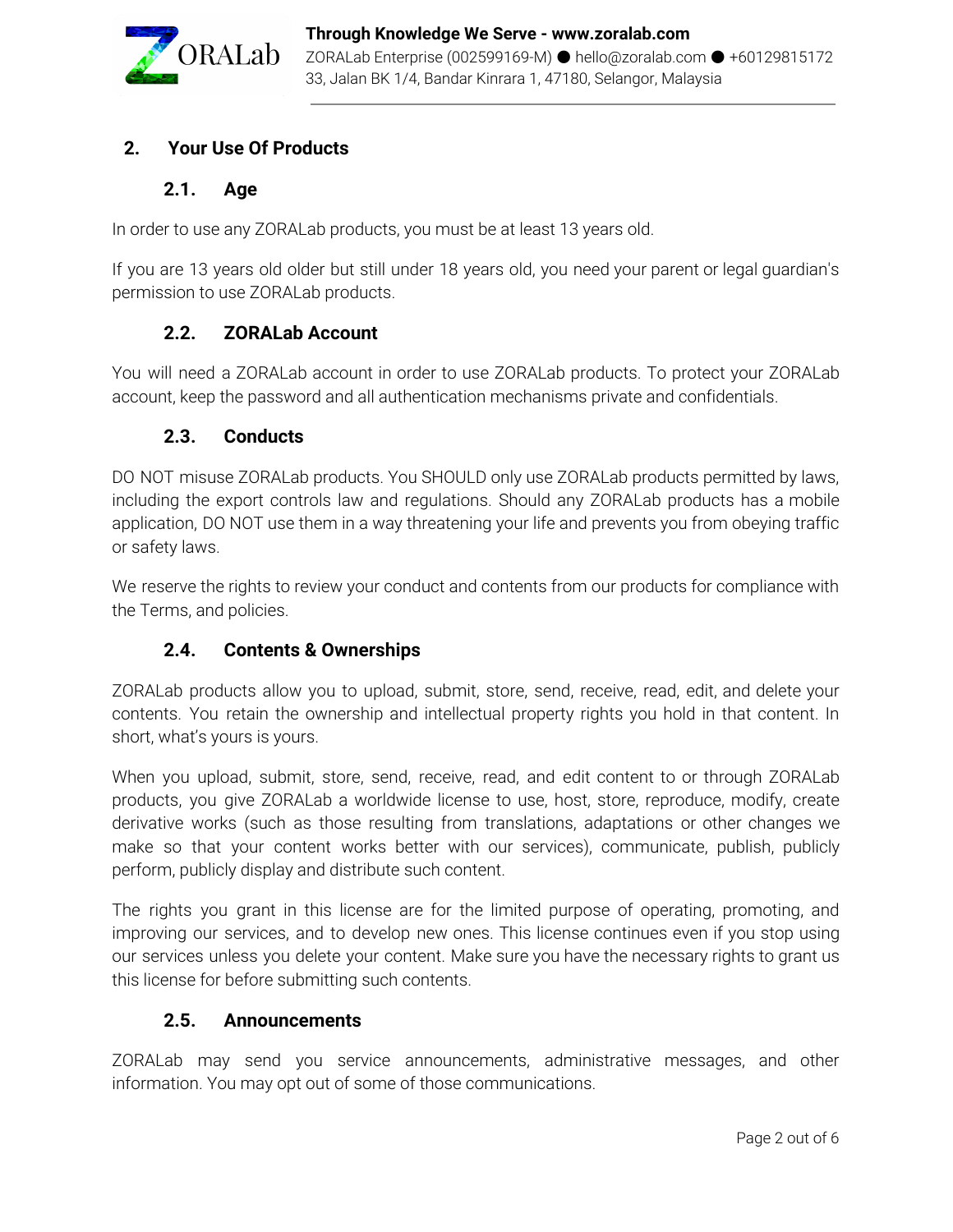

# **3. Privacy**

ZORALab's privacy policy states how we treat your data, not limited to both contents and personal data, and protecting your privacy when you use ZORALab products. By using ZORALab product, you agree that ZORALab can use such data in accordance with our privacy policy.

# **4. Copyright Protection**

We respond to notice of alleged copyright infringement and terminate accounts of repeat infringers according to the process set by Malaysia Copyright Act 1987 and U.S. Digital Millennium Copyright Act.

If you think somebody is violating your copyrights and want to notify us, please follow our process here.

## **5. About Our Software**

#### **5.1. Open source software**

Open source software is vital to us. Some of our products may be offered under an open source license that we will make available to you. There may be provisions in the open source license that expressly override some of these Terms.

## **5.2. Client software**

Client software ("Software") is the downloadable interface software. This software is licensed for the sole purpose of enabling you to use and enjoy the benefit of ZORALab products provided by ZORALab, in the matter of complying to the Terms.You may not copy, modify, distribute, sell, or lease any part of ZORALab product or included software, nor may you reverse engineer or attempt to extract the source code of that software, unless laws prohibit those restrictions or you have our written permission.

## **6. Modifying Our Software**

We constantly change and improve our product.We may make performance or security improvements, change functionalities or features, or make changes to comply with law or to prevent illegal activities on, or abuse of, our systems.

We will provide notice of material changes to ZORALab products that we reasonably believe will adversely impact your use. However, there are times when we will need to make changes to ZORALab products without giving notice. These will be limited to instances where we need to take action to ensure the security and operability of the service, prevent abuse or where we must act to meet legal requirements.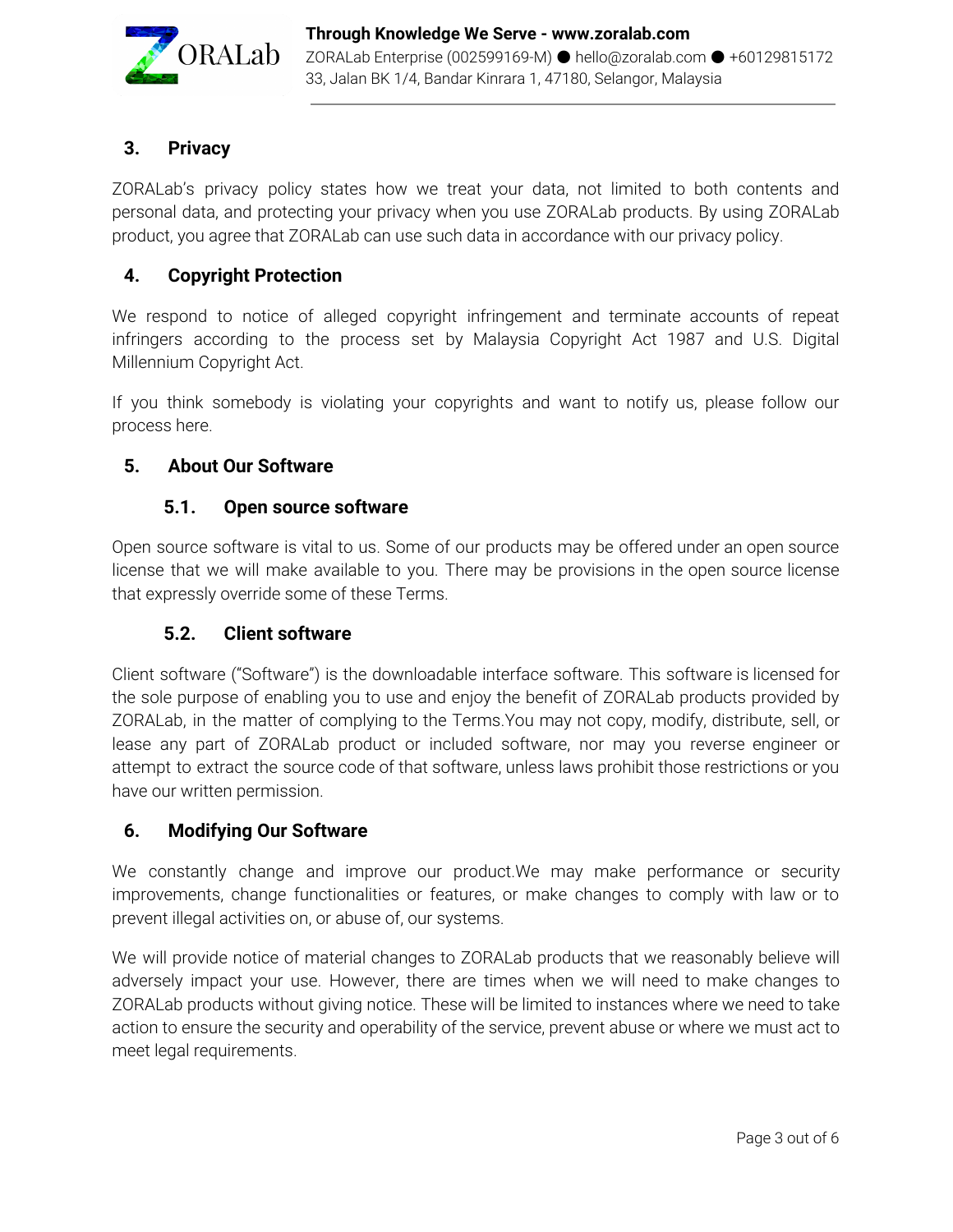

# **7. Terminating Our Software**

#### **7.1. Suspension and termination**

You may stop using ZORALab product at any time although we will be sorry for your go.

We may suspend or permanently disable your access to ZORALab products if you materially or repeatedly violate our Terms or our product policies.

We will give you prior notice of us suspending or disabling your access to ZORALab products. However, we may do so without notice if your usage is in a manner could cause us legal liability or disrupt other users' ability to access our products.

#### **7.2. Discontinuation**

If we discontinue any of our ZORALab products, we will give you at least 60 days' prior notice. During this notice period, you may perform necessary action to download / take your content off the product.

After the 60 days prior notice, the files are no longer accessible.

#### **8. Warranty and Disclaimers**

We provide ZORALab products with a reasonable level of skill and care and we hope that you enjoy using them.

There are certain things we do not promise about ZORALab products. Other than expressly stated, we do not make commitments about specific functionality available through ZORALab products, its reliability, availability, or ability to meet your needs.

#### **9. Liability**

ZORALab and its suppliers and distributors are not responsible or liable for:

- A. Losses that were not caused by breaching our Terms;
- B. Any loss or damage that was not, at the time the relevant contract with you was formed, a reasonably foreseeable consequences of ZORALab breaching the Terms; or
- C. Losses relating to any business of yours including lost profits, revenues, opportunity or data.

The total liability of ZORALab, and its suppliers and distributors, for any claims under these terms, including for any implied warranties, is limited to the amount you paid us to use the service or if the subject of the claim is the free service, to supplying you the services again.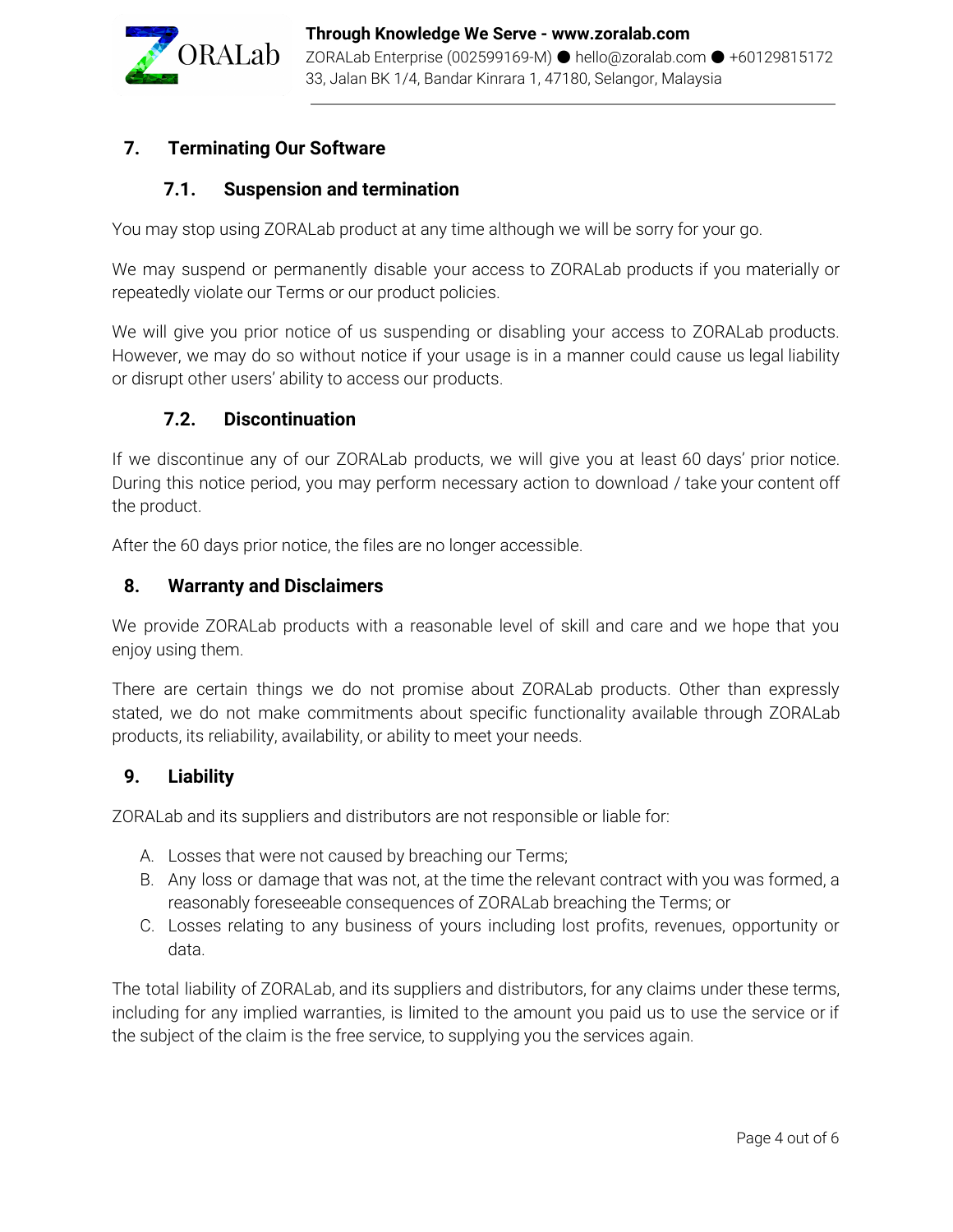

Nothing in these terms is intended to exclude or limit the liability of ZORALab and its suppliers and distributors for death or personal injury, fraud, fraudulent misinterpretation, or any liability that cannot be excluded by law.

# **10. Laws Governing the Terms**

This terms is governed by the laws of Malaysia, will apply to any disputes arising out of or relating to these Terms or ZORALab products. All claims arising out of or relating to these Terms will be litigated exclusively in the federal or state courts of Malaysia and you and ZORALab consent to personal jurisdiction in those courts.

If you live outside MAlaysia, the laws and courts of your country of residence will apply to any disputes arising out of or relating to these Terms or ZORALab products and you can bring legal proceedings in your local courts.

## **11. About these Terms**

#### **11.1. Terms Modifications**

We may modify these Terms or any additional terms that apply to any of ZORALab products, for example: reflecting changes to ZORALab products or to the law, custom, or political or economic policy; or in response to guidelines issued by regulators or relevant industry bodies; or to enable Google to meet its obligations.

You should look at the Terms regularly. We will post notice of modifications to these Terms on this page.

We will post notice of modified additional terms ("Additional Terms") in our ZORALab products and will provide prior notice of material changes to the Terms to you. Changes will not apply retroactively and will become effective no sooner than 14 days after they are posted or notified to you.

Changes addressing new functions or features ("New Service") or for legal reasons will be effective immediately. If you do not agree to the modified terms for a New Service, you should discontinue your use of that service (See Termination above for more information).

## **11.2. Conflicts Between Terms**

If there is a conflict between these Terms and the Additional Terms, the Additional Terms controls for that conflict.